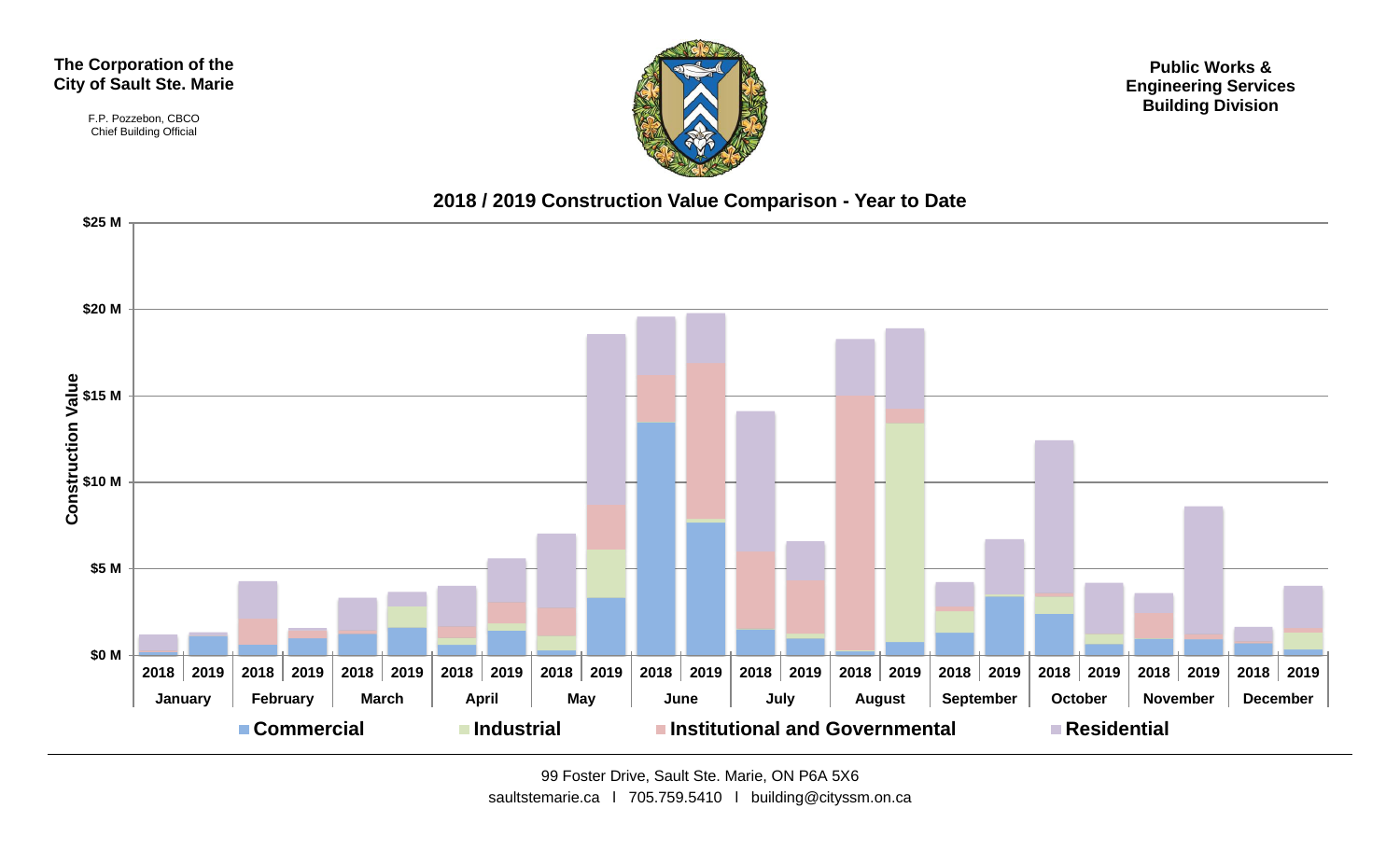

**Tel: (705) 759-5410 Fax: (705) 541-7165**

#### **BUILDING PERMITS SUMMARY 2019/01/01 to 2019/12/31**

|                                                             |                                  | <b>New Construction</b>  |                      |                                  | <b>Alterations and Additions</b> |                      | <b>Total</b>                     |                          |                      |
|-------------------------------------------------------------|----------------------------------|--------------------------|----------------------|----------------------------------|----------------------------------|----------------------|----------------------------------|--------------------------|----------------------|
| <b>Building Type</b>                                        | <b>Num</b><br>of<br><b>Units</b> | Num of<br><b>Permits</b> | <b>Value of Work</b> | <b>Num</b><br>of<br><b>Units</b> | Num of<br><b>Permits</b>         | <b>Value of Work</b> | <b>Num</b><br>of<br><b>Units</b> | Num of<br><b>Permits</b> | <b>Value of Work</b> |
| <b>Commercial</b>                                           |                                  |                          |                      |                                  |                                  |                      |                                  |                          |                      |
| Hotel, hotel/motel,<br>motor hotel                          | $\pmb{0}$                        | $\pmb{0}$                | \$0.00               | $\pmb{0}$                        | $\overline{2}$                   | \$5,400.00           | $\pmb{0}$                        | $\mathbf 2$              | \$5,400.00           |
| Motel, cabin                                                | $\pmb{0}$                        | $\pmb{0}$                | \$0.00               | 0                                | $\overline{2}$                   | \$24,885.00          | 0                                | $\overline{c}$           | \$24,885.00          |
| Motor vehicle show<br>room (new and used)                   | $\mathbf 0$                      | 1                        | \$6,000,000.00       | $\mathbf{0}$                     | 5                                | \$952,000.00         | 0                                | 6                        | \$6,952,000.00       |
| Office building                                             | $\pmb{0}$                        | $\pmb{0}$                | \$0.00               | 0                                | 40                               | \$7,868,577.00       | 0                                | 40                       | \$7,868,577.00       |
| Office complex                                              | $\pmb{0}$                        | $\mathbf 0$              | \$0.00               | $\mathbf 0$                      | 4                                | \$142,270.00         | 0                                | $\overline{\mathbf{4}}$  | \$142,270.00         |
| Outdoor recreational<br>building                            | $\mathbf 0$                      | $\mathbf{1}$             | \$1,000.00           | $\mathbf 0$                      | 3                                | \$178,500.00         | 0                                | 4                        | \$179,500.00         |
| Restaurant                                                  | $\pmb{0}$                        | $\pmb{0}$                | \$0.00               | 0                                | 33                               | \$3,732,100.00       | 0                                | 33                       | \$3,732,100.00       |
| Retail and wholesale<br>outlets                             | $\pmb{0}$                        | $\pmb{0}$                | \$0.00               | $\mathbf{1}$                     | 39                               | \$1,377,900.00       | $\mathbf{1}$                     | 39                       | \$1,377,900.00       |
| Retail complex                                              | $\pmb{0}$                        | $\pmb{0}$                | \$0.00               | $\mathbf 0$                      | 11                               | \$1,215,867.00       | 0                                | 11                       | \$1,215,867.00       |
| Service station,<br>repair garage and<br>specialty shop     | $\mathbf 0$                      | $\mathbf 0$              | \$0.00               | $\mathbf 0$                      | 4                                | \$482,500.00         | $\pmb{0}$                        | $\overline{4}$           | \$482,500.00         |
| Special building use                                        | $\pmb{0}$                        | $\pmb{0}$                | \$0.00               | $\mathbf 0$                      |                                  | \$214,555.00         | 0                                | $\mathbf{1}$             | \$214,555.00         |
| Theatre and<br>performing art center                        | $\pmb{0}$                        | $\pmb{0}$                | \$0.00               | $\mathbf 0$                      | 3                                | \$1,014,150.00       | 0                                | 3                        | \$1,014,150.00       |
| <b>Total:</b>                                               | $\pmb{0}$                        | $\overline{2}$           | \$6,001,000.00       | $\mathbf 1$                      | 147                              | \$17,208,704.00      | 1                                | 149                      | \$23,209,704.00      |
| <b>Industrial</b>                                           |                                  |                          |                      |                                  |                                  |                      |                                  |                          |                      |
| Engineering                                                 | $\pmb{0}$                        | $\pmb{0}$                | \$0.00               | $\mathbf 0$                      | $\overline{2}$                   | \$2,764,659.00       | 0                                | $\overline{c}$           | \$2,764,659.00       |
| Maintenance building                                        | $\pmb{0}$                        | $\mathbf 0$              | \$0.00               | $\mathbf 0$                      | 5                                | \$1,514,290.00       | $\mathbf 0$                      | 5                        | \$1,514,290.00       |
| Plant for<br>manufacturing,<br>processing and<br>assembling | $\pmb{0}$                        | $\mathbf{1}$             | \$250,000.00         | $\mathbf 0$                      | $\overline{2}$                   | \$65,800.00          | $\pmb{0}$                        | 3                        | \$315,800.00         |
| Primary industry                                            | $\mathbf 0$                      | 1                        | \$300,000.00         | $\mathbf 0$                      | 5                                | \$204,893.00         | $\mathbf 0$                      | 6                        | \$504,893.00         |

Generated 2020/01/02 at 9:35 AM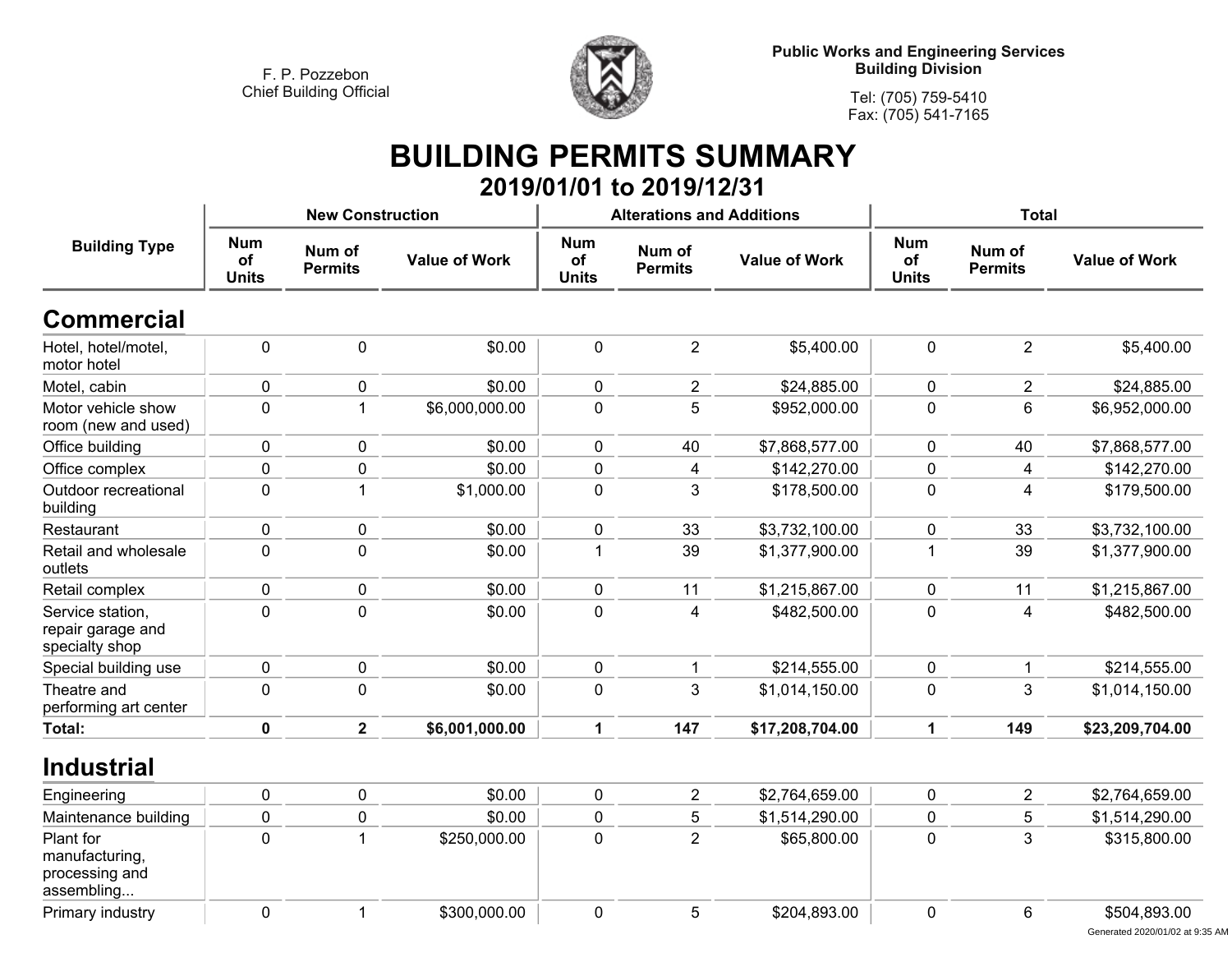| building                   |  |                 |    |                |    |                 |
|----------------------------|--|-----------------|----|----------------|----|-----------------|
| Storage building           |  | \$10,450,000.00 | 10 | \$1,004,558.00 | 12 | \$11,454,558.00 |
| Transportation<br>terminal |  | \$2,618,300.00  |    | \$9,000.00     |    | \$2,627,300.00  |
| Utility building           |  | \$0.00          |    | \$120,000.00   |    | \$120,000.00    |
| Total:                     |  | \$13,618,300.00 | 26 | \$5,683,200.00 | 31 | \$19,301,500.00 |

## **Institutional and Governmental**

| Clinic, health unit                                         | $\mathbf 0$      | 0              | \$0.00         | $\mathbf 0$ | 3                       | \$115,000.00    | 0         | 3              | \$115,000.00    |
|-------------------------------------------------------------|------------------|----------------|----------------|-------------|-------------------------|-----------------|-----------|----------------|-----------------|
| Day care, nursing<br>home, rest home,<br>home for the bl    | 8                |                | \$1,900,000.00 | 0           | $\overline{\mathbf{c}}$ | \$4,199.00      | 8         | 3              | \$1,904,199.00  |
| Elementary school,<br>kindergarten                          | $\mathbf 0$      |                | \$10,000.00    | $\mathbf 0$ | 11                      | \$9,559,890.00  | 0         | 12             | \$9,569,890.00  |
| Government<br>legislative and<br>administration<br>building | $\mathbf 0$      | $\pmb{0}$      | \$0.00         | $\mathbf 0$ | 3                       | \$487,112.00    | 0         | 3              | \$487,112.00    |
| Library, museum, art<br>gallery, aquarium,<br>botanical     | $\mathbf 0$      | 0              | \$0.00         | 0           | 4                       | \$915,235.00    | 0         | $\overline{4}$ | \$915,235.00    |
| Other government<br>building                                | $\mathbf 0$      | $\pmb{0}$      | \$0.00         | $\pmb{0}$   | 3                       | \$1,200,000.00  | $\pmb{0}$ | 3              | \$1,200,000.00  |
| Post-secondary<br>institution                               | $\boldsymbol{0}$ | 0              | \$0.00         | $\mathbf 0$ | $\overline{7}$          | \$958,500.00    | 0         | 7              | \$958,500.00    |
| Religious building                                          | 0                |                | \$450,000.00   | $\mathbf 0$ |                         | \$1,500,000.00  | 0         | $\overline{2}$ | \$1,950,000.00  |
| Secondary school,<br>high school, junior<br>high school     | $\mathbf 0$      | 0              | \$0.00         | 0           |                         | \$693,700.00    | 0         |                | \$693,700.00    |
| Total:                                                      | 8                | $\overline{3}$ | \$2,360,000.00 | 0           | 35                      | \$15,433,636.00 | 8         | 38             | \$17,793,636.00 |
| <b>Residential</b>                                          |                  |                |                |             |                         |                 |           |                |                 |
| Apartment                                                   | 9                |                | \$2,400,000.00 | 16          | 60                      | \$6,530,692.32  | 25        | 61             | \$8,930,692.32  |

| Apartment                                                |    |    | \$2,400,000.00  | 16 | 60   | \$6,530,692.32  | 25 | 61   | \$8,930,692.32  |
|----------------------------------------------------------|----|----|-----------------|----|------|-----------------|----|------|-----------------|
| Apartment -<br>Condominium                               | 0  |    | \$0.00          | 24 | 3    | \$4,758,000.00  | 24 | 3    | \$4,758,000.00  |
| Row House                                                |    |    | \$0.00          |    | 15   | \$50,155.00     |    | 15   | \$50,155.00     |
| Semi-Detached or<br>Double (side by side)<br>- Condomini | C  |    | \$0.00          |    |      | \$20,000.00     | 0  |      | \$20,000.00     |
| Semi-Detached or<br>Double (side by<br>side), single-att | 4  | 3  | \$1,450,000.00  |    | 17   | \$62,900.00     |    | 20   | \$1,512,900.00  |
| Single House                                             | 30 | 30 | \$10,710,000.00 |    | 1209 | \$13,378,474.59 | 30 | 1239 | \$24,088,474.59 |
| Total:                                                   | 43 | 34 | \$14,560,000.00 | 40 | 1305 | \$24,800,221.91 | 83 | 1339 | \$39,360,221.91 |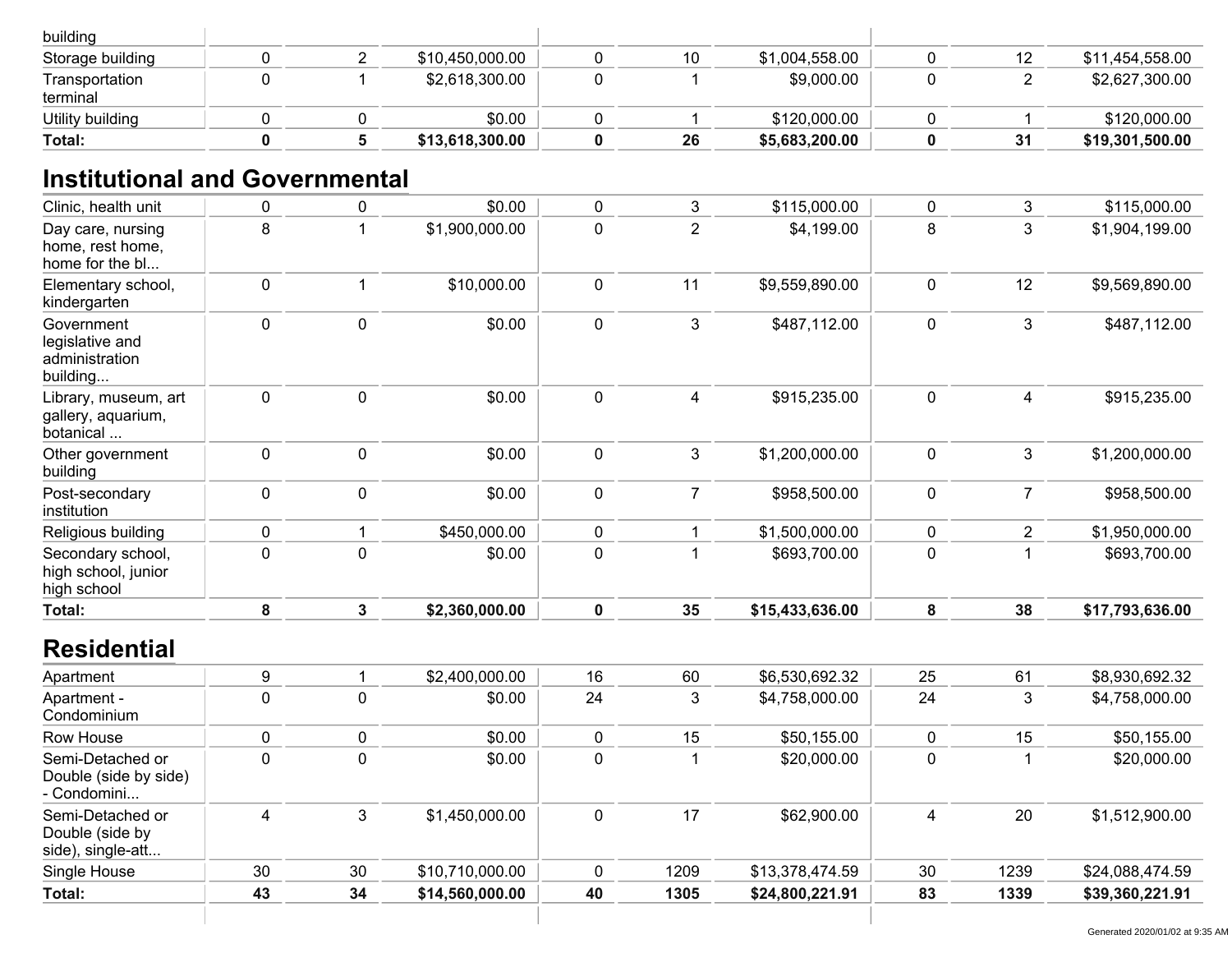| \$63.125.761.91<br>1557<br><b>Grand Total:</b><br>\$36,539,300.00<br>1513<br>92<br>41<br>44 | \$99,665,061.91 |
|---------------------------------------------------------------------------------------------|-----------------|
|---------------------------------------------------------------------------------------------|-----------------|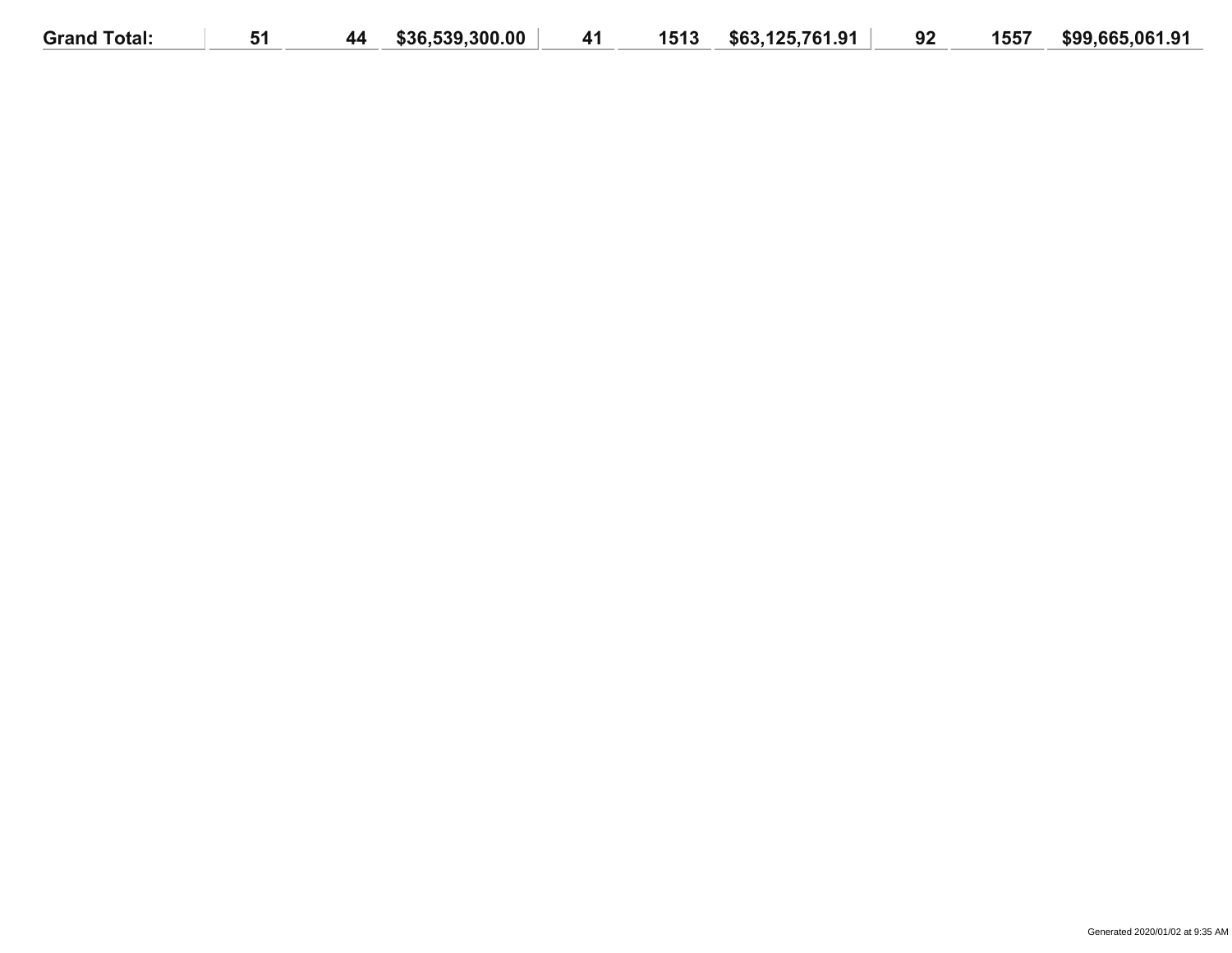

**Tel: (705) 759-5410 Fax: (705) 541-7165**

# **DEMOLITION PERMITS SUMMARY**

|                                                         |                        |                          |                         |                        | 2019/01/01 to 2019/12/31         |                      |                        |                          |                      |
|---------------------------------------------------------|------------------------|--------------------------|-------------------------|------------------------|----------------------------------|----------------------|------------------------|--------------------------|----------------------|
|                                                         |                        | <b>New Construction</b>  |                         |                        | <b>Alterations and Additions</b> |                      | <b>Total</b>           |                          |                      |
| <b>Building Type</b>                                    | Num of<br><b>Units</b> | Num of<br><b>Permits</b> | Value of<br><b>Work</b> | Num of<br><b>Units</b> | Num of<br><b>Permits</b>         | <b>Value of Work</b> | Num of<br><b>Units</b> | Num of<br><b>Permits</b> | <b>Value of Work</b> |
| <b>Commercial</b>                                       |                        |                          |                         |                        |                                  |                      |                        |                          |                      |
| Motor vehicle show room<br>(new and used)               | $\mathbf 0$            | $\mathbf 0$              | \$0.00                  | $\mathbf 0$            | $\mathbf{1}$                     | \$150,000.00         | 0                      | 1                        | \$150,000.00         |
| Office building                                         | $\mathbf 0$            | $\mathbf 0$              | \$0.00                  | $\mathbf 0$            | $\mathbf{1}$                     | \$10,000.00          | 0                      |                          | \$10,000.00          |
| Office complex                                          | 0                      | $\mathbf 0$              | \$0.00                  | 0                      | 1                                | \$50,000.00          | 0                      |                          | \$50,000.00          |
| Other accommodation                                     | 0                      | $\mathbf 0$              | \$0.00                  | 0                      | 1                                | \$8,713.00           | 0                      |                          | \$8,713.00           |
| Restaurant                                              | $\pmb{0}$              | $\pmb{0}$                | \$0.00                  | $-10$                  | 5                                | \$109,500.00         | $-10$                  | 5                        | \$109,500.00         |
| Retail and wholesale<br>outlets                         | $\mathbf 0$            | $\mathbf 0$              | \$0.00                  | -4                     | 8                                | \$186,000.00         | $-4$                   | 8                        | \$186,000.00         |
| Retail complex                                          | $\pmb{0}$              | 0                        | \$0.00                  | $\pmb{0}$              | $\overline{c}$                   | \$40,000.00          | 0                      | $\overline{2}$           | \$40,000.00          |
| Service station, repair<br>garage and specialty<br>shop | $\mathbf 0$            | $\mathbf 0$              | \$0.00                  | $\mathbf 0$            | $\overline{4}$                   | \$36,000.00          | 0                      | $\overline{4}$           | \$36,000.00          |
| Total:                                                  | $\pmb{0}$              | $\mathbf 0$              | \$0.00                  | $-14$                  | 23                               | \$590,213.00         | $-14$                  | 23                       | \$590,213.00         |
| <b>Industrial</b>                                       |                        |                          |                         |                        |                                  |                      |                        |                          |                      |
| Primary industry building                               | $\pmb{0}$              | $\pmb{0}$                | \$0.00                  | $\mathbf 0$            | $\mathbf{1}$                     | \$20,000.00          | 0                      | $\mathbf{1}$             | \$20,000.00          |
| Storage building                                        | 0                      | $\mathbf 0$              | \$0.00                  | $\mathbf 0$            | $\mathbf 1$                      | \$40,000.00          | 0                      |                          | \$40,000.00          |
| Total:                                                  | $\mathbf 0$            | $\mathbf{0}$             | \$0.00                  | $\bf{0}$               | $\overline{\mathbf{2}}$          | \$60,000.00          | 0                      | $\overline{\mathbf{2}}$  | \$60,000.00          |
| <b>Institutional and Governmental</b>                   |                        |                          |                         |                        |                                  |                      |                        |                          |                      |
| Elementary school,<br>kindergarten                      | 0                      | 0                        | \$0.00                  | $\mathbf 0$            | $\overline{2}$                   | \$80,000.00          | 0                      | $\overline{2}$           | \$80,000.00          |
| Total:                                                  | $\mathbf 0$            | 0                        | \$0.00                  | $\bf{0}$               | $\overline{\mathbf{2}}$          | \$80,000.00          | 0                      | $\overline{2}$           | \$80,000.00          |
| <b>Residential</b>                                      |                        |                          |                         |                        |                                  |                      |                        |                          |                      |
| Apartment                                               | $\pmb{0}$              | $\pmb{0}$                | \$0.00                  | $\pmb{0}$              | 4                                | \$214,500.00         | 0                      | 4                        | \$214,500.00         |
| Row House                                               | $\pmb{0}$              | $\mathbf 0$              | \$0.00                  | 0                      |                                  | \$5,000.00           | 0                      |                          | \$5,000.00           |
| Single House                                            | $\mathbf 0$            | 0                        | \$0.00                  | $-17$                  | 102                              | \$433,871.09         | $-17$                  | 102                      | \$433,871.09         |
|                                                         |                        |                          |                         |                        |                                  |                      |                        |                          |                      |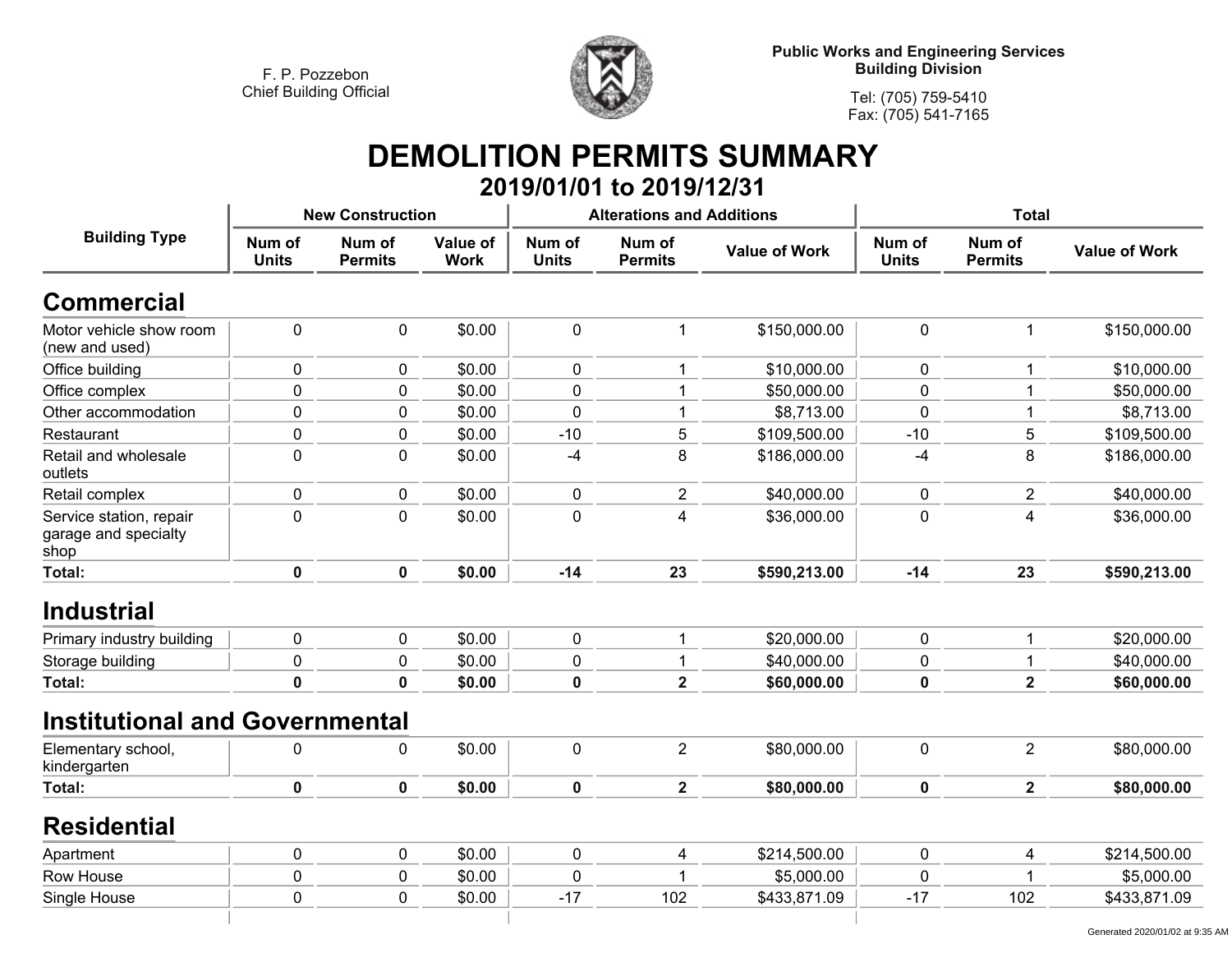| Total:              |  | \$0.00 |   | 107 | \$653,371.09      | - - | 107  | \$653,371.09 |
|---------------------|--|--------|---|-----|-------------------|-----|------|--------------|
| <b>Grand Total:</b> |  | \$0.00 | • | 134 | .383,584.09<br>C1 |     | 50 ن | .383.584.09  |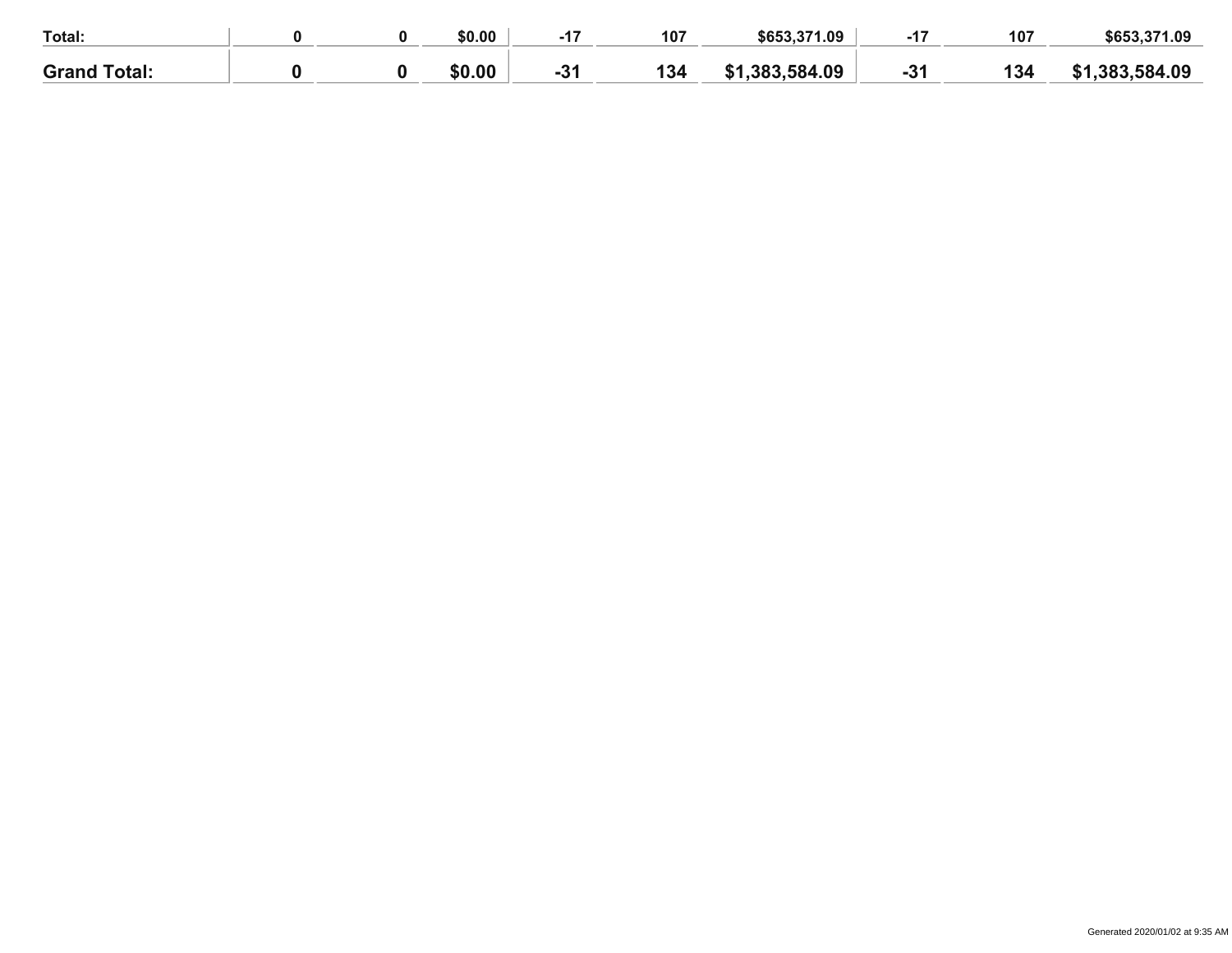

**Tel: (705) 759-5410Fax: (705) 541-7165**

#### **SIGN PERMITS SUMMARY 2019/01/01 to 2019/12/31**

|                                                          |                        | <b>New Construction</b>  |                         |                        | <b>Alterations and Additions</b> |                      | <b>Total</b>           |                          |                      |
|----------------------------------------------------------|------------------------|--------------------------|-------------------------|------------------------|----------------------------------|----------------------|------------------------|--------------------------|----------------------|
| <b>Building Type</b>                                     | Num of<br><b>Units</b> | Num of<br><b>Permits</b> | Value of<br><b>Work</b> | Num of<br><b>Units</b> | Num of<br><b>Permits</b>         | <b>Value of Work</b> | Num of<br><b>Units</b> | Num of<br><b>Permits</b> | <b>Value of Work</b> |
| <b>Commercial</b>                                        |                        |                          |                         |                        |                                  |                      |                        |                          |                      |
| Convention center,<br>exhibition building                | $\mathbf 0$            | $\mathbf 0$              | \$0.00                  | 0                      | 1                                | \$200.00             | $\mathbf 0$            |                          | \$200.00             |
| Hotel, hotel/motel, motor<br>hotel                       | $\mathbf 0$            | 0                        | \$0.00                  | 0                      | $\mathbf{1}$                     | \$200.00             | $\mathbf 0$            | $\mathbf{1}$             | \$200.00             |
| Indoor recreational building                             | $\pmb{0}$              | $\pmb{0}$                | \$0.00                  | 0                      | 1                                | \$200.00             | 0                      |                          | \$200.00             |
| Motor vehicle show room<br>(new and used)                | $\mathbf 0$            | 0                        | \$0.00                  | 0                      | 8                                | \$90,800.00          | $\mathbf 0$            | 8                        | \$90,800.00          |
| Office building                                          | $\mathbf 0$            | 0                        | \$0.00                  | 0                      | 9                                | \$27,300.00          | $\mathbf 0$            | 9                        | \$27,300.00          |
| Office complex                                           | 0                      | 0                        | \$0.00                  | 0                      | 5                                | \$1,000.00           | 0                      | 5                        | \$1,000.00           |
| Outdoor recreational<br>building                         | 0                      | $\mathbf 0$              | \$0.00                  | $\mathbf 0$            | $\mathbf{1}$                     | \$5,500.00           | $\mathbf 0$            |                          | \$5,500.00           |
| Restaurant                                               | $\mathbf 0$            | $\pmb{0}$                | \$0.00                  | 0                      | 23                               | \$85,700.00          | 0                      | 23                       | \$85,700.00          |
| Retail and wholesale<br>outlets                          | $\mathbf 0$            | $\mathbf 0$              | \$0.00                  | 0                      | 93                               | \$68,600.00          | $\mathbf 0$            | 93                       | \$68,600.00          |
| Retail complex                                           | $\mathbf 0$            | $\pmb{0}$                | \$0.00                  | 0                      | 14                               | \$58,100.00          | $\mathbf 0$            | 14                       | \$58,100.00          |
| Service station, repair<br>garage and specialty shop     | $\mathbf 0$            | $\mathbf 0$              | \$0.00                  | 0                      | 15                               | \$79,500.00          | 0                      | 15                       | \$79,500.00          |
| <b>Total:</b>                                            | $\mathbf 0$            | $\mathbf 0$              | \$0.00                  | $\mathbf 0$            | 171                              | \$417,100.00         | 0                      | 171                      | \$417,100.00         |
| <b>Industrial</b>                                        |                        |                          |                         |                        |                                  |                      |                        |                          |                      |
| Maintenance building                                     | $\mathbf 0$            | $\mathbf 0$              | \$0.00                  | 0                      | $\overline{2}$                   | \$1,700.00           | $\mathbf 0$            | $\overline{2}$           | \$1,700.00           |
| Plant for manufacturing,<br>processing and<br>assembling | 0                      | $\mathbf 0$              | \$0.00                  | 0                      | $\overline{2}$                   | \$400.00             | $\mathbf 0$            | $\overline{2}$           | \$400.00             |
| Primary industry building                                | $\mathbf 0$            | $\pmb{0}$                | \$0.00                  | 0                      | 4                                | \$2,100.00           | $\mathbf 0$            | 4                        | \$2,100.00           |
| Storage building                                         | 0                      | 0                        | \$0.00                  | 0                      |                                  | \$200.00             | 0                      |                          | \$200.00             |
| Total:                                                   | 0                      | 0                        | \$0.00                  | 0                      | 9                                | \$4,400.00           | 0                      | 9                        | \$4,400.00           |

## **Institutional and Governmental**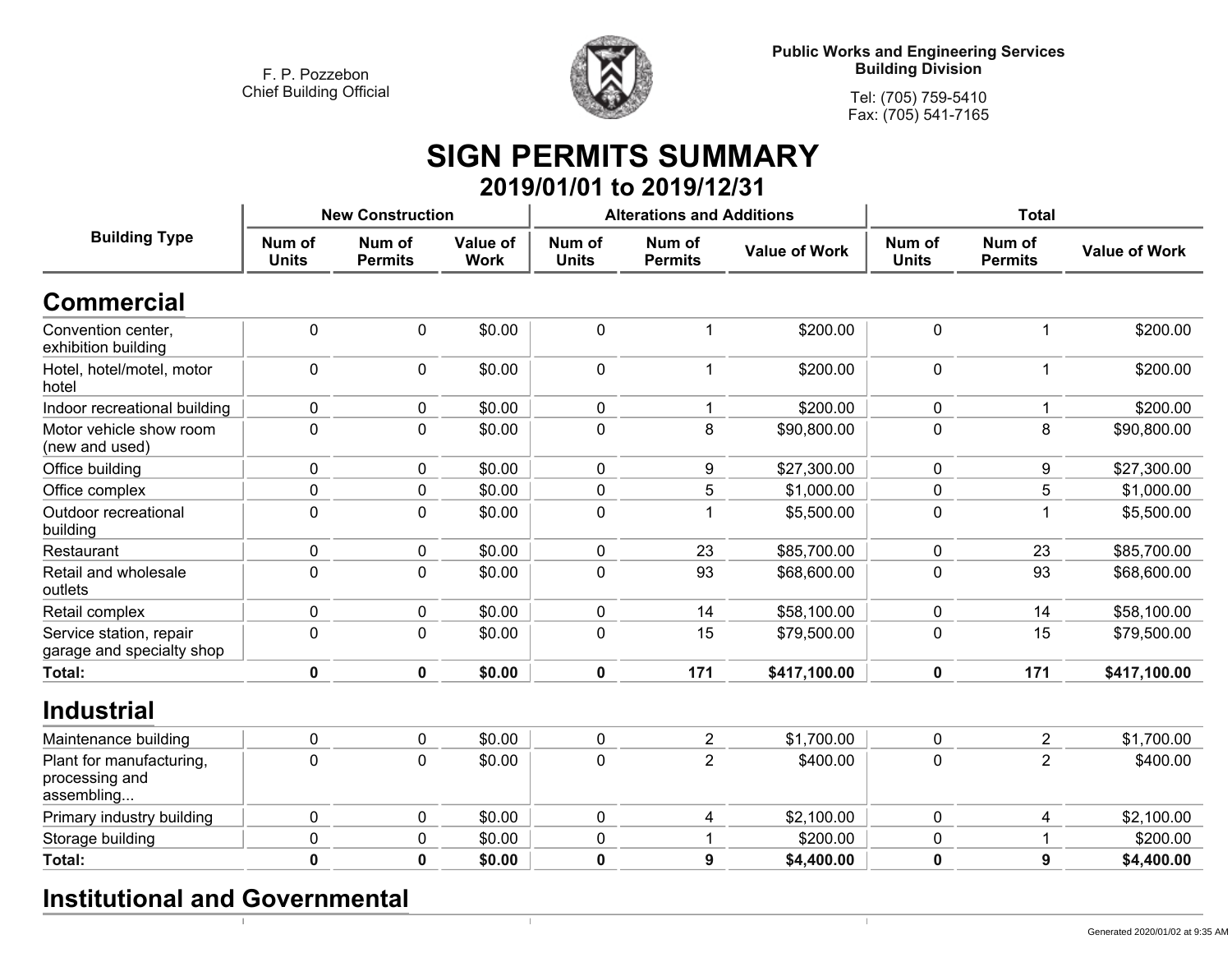| Day care, nursing home,<br>rest home, home for the<br>bl | 0 | 0           | \$0.00 | 0                |                | \$200.00     | 0           |               | \$200.00     |
|----------------------------------------------------------|---|-------------|--------|------------------|----------------|--------------|-------------|---------------|--------------|
| Elementary school,<br>kindergarten                       | 0 | $\mathbf 0$ | \$0.00 | 0                |                | \$500.00     | 0           |               | \$500.00     |
| Post-secondary institution                               | 0 | $\mathbf 0$ | \$0.00 | 0                |                | \$200.00     | 0           |               | \$200.00     |
| Religious building                                       | 0 | 0           | \$0.00 | 0                |                | \$200.00     | 0           |               | \$200.00     |
| Secondary school, high<br>school, junior high school     | 0 | 0           | \$0.00 | 0                |                | \$200.00     | 0           |               | \$200.00     |
| Total:                                                   | 0 | $\mathbf 0$ | \$0.00 | 0                | 5              | \$1,300.00   | $\mathbf 0$ | 5             | \$1,300.00   |
| <b>Residential</b>                                       |   |             |        |                  |                |              |             |               |              |
| Apartment - Condominium                                  | 0 | $\mathbf 0$ | \$0.00 | 0                | $\overline{2}$ | \$5,200.00   | 0           | $\mathcal{P}$ | \$5,200.00   |
| Single House                                             | 0 | $\mathbf 0$ | \$0.00 | 0                | 8              | \$76,400.00  | 0           | 8             | \$76,400.00  |
| Total:                                                   | 0 | $\mathbf 0$ | \$0.00 | 0                | 10             | \$81,600.00  | $\mathbf 0$ | 10            | \$81,600.00  |
| <b>Grand Total:</b>                                      | 0 | 0           | \$0.00 | $\boldsymbol{0}$ | 195            | \$504,400.00 | 0           | 195           | \$504,400.00 |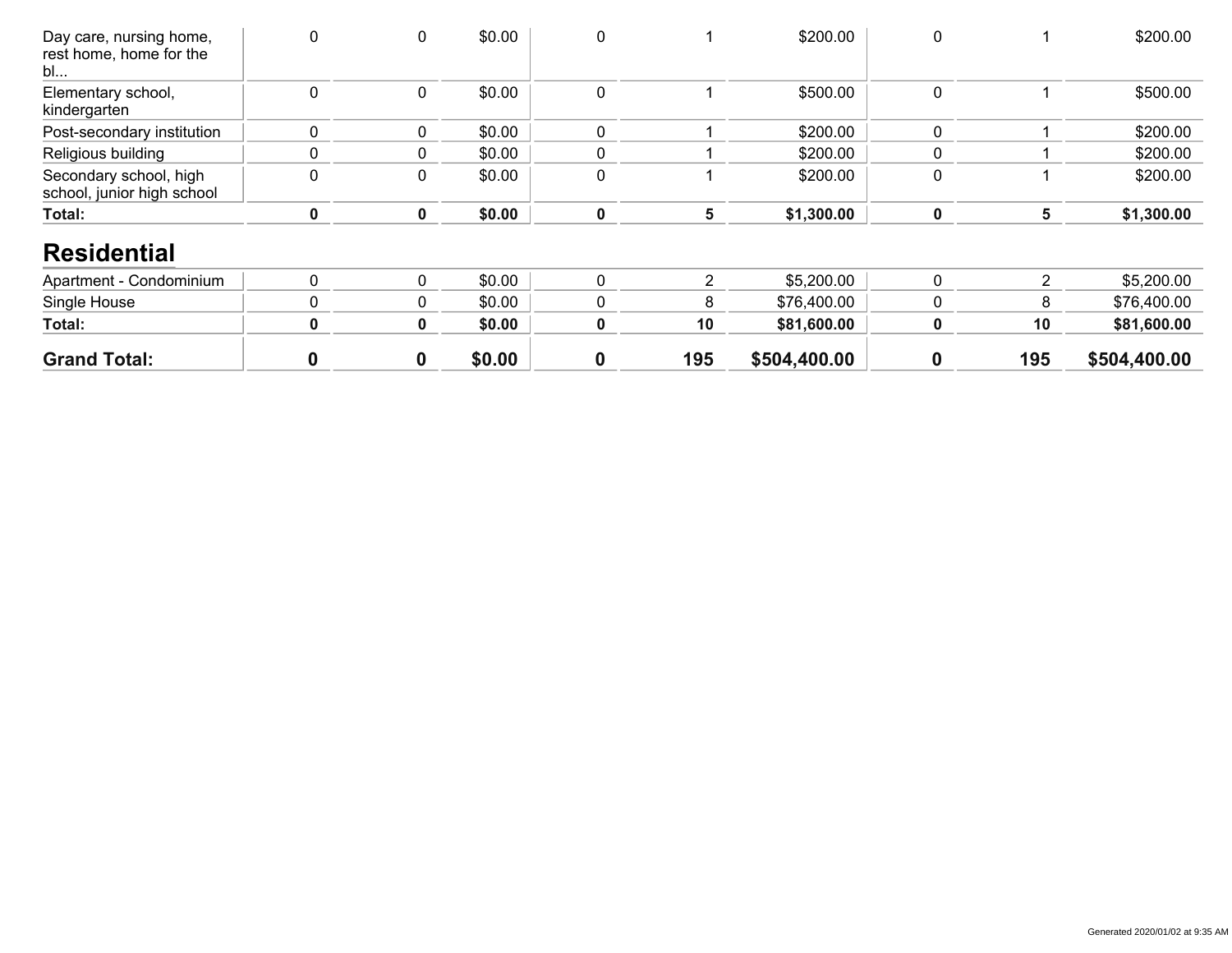

**Tel: (705) 759-5410 Fax: (705) 541-7165**

#### **BUILDING PERMITS SUMMARY 2018/01/01 to 2018/12/31**

|                                                         |                                  | <b>New Construction</b>  |                      |                                  | <b>Alterations and Additions</b> |                      | <b>Total</b>                     |                          |                      |
|---------------------------------------------------------|----------------------------------|--------------------------|----------------------|----------------------------------|----------------------------------|----------------------|----------------------------------|--------------------------|----------------------|
| <b>Building Type</b>                                    | <b>Num</b><br>of<br><b>Units</b> | Num of<br><b>Permits</b> | <b>Value of Work</b> | <b>Num</b><br>of<br><b>Units</b> | Num of<br><b>Permits</b>         | <b>Value of Work</b> | <b>Num</b><br>of<br><b>Units</b> | Num of<br><b>Permits</b> | <b>Value of Work</b> |
| <b>Commercial</b>                                       |                                  |                          |                      |                                  |                                  |                      |                                  |                          |                      |
| Hotel, hotel/motel,<br>motor hotel                      | $\pmb{0}$                        | $\mathbf 0$              | \$0.00               | 0                                | $\,6\,$                          | \$339,200.00         | $\mathbf 0$                      | 6                        | \$339,200.00         |
| Indoor recreational<br>building                         | $\mathbf 0$                      | $\mathbf 1$              | \$1,928,672.00       | $\mathbf 0$                      | $\overline{4}$                   | \$325,000.00         | $\mathbf 0$                      | $5\phantom{.0}$          | \$2,253,672.00       |
| Laboratory and<br>research center                       | $\mathbf 0$                      | $\mathbf 0$              | \$0.00               | $\pmb{0}$                        | $\mathbf{1}$                     | \$230,000.00         | $\mathbf 0$                      | $\mathbf 1$              | \$230,000.00         |
| Motor vehicle show<br>room (new and used)               | $\mathbf 0$                      | 3                        | \$4,030,000.00       | $\pmb{0}$                        | $\overline{2}$                   | \$59,500.00          | $\mathbf 0$                      | 5                        | \$4,089,500.00       |
| Office building                                         | 0                                | $\mathbf 0$              | \$0.00               | $\mathbf{0}$                     | 29                               | \$10,979,596.00      | $\mathbf{0}$                     | 29                       | \$10,979,596.00      |
| Office complex                                          | $\boldsymbol{0}$                 | $\mathbf 0$              | \$0.00               | 0                                | 5                                | \$149,300.00         | $\mathbf 0$                      | 5                        | \$149,300.00         |
| Outdoor recreational<br>building                        | $\pmb{0}$                        | $\overline{1}$           | \$60,000.00          | $\pmb{0}$                        | 4                                | \$100,500.00         | $\pmb{0}$                        | 5                        | \$160,500.00         |
| Restaurant                                              | $\mathbf 0$                      | $\mathbf 0$              | \$0.00               | 0                                | 28                               | \$2,531,537.90       | $\mathbf 0$                      | 28                       | \$2,531,537.90       |
| Retail and wholesale<br>outlets                         | $\mathbf 0$                      | $\mathbf 0$              | \$0.00               | 1                                | 44                               | \$891,186.00         | 1                                | 44                       | \$891,186.00         |
| Retail complex                                          | $\mathbf 0$                      | $\mathbf 0$              | \$0.00               | 0                                | 9                                | \$1,076,627.00       | $\mathbf 0$                      | 9                        | \$1,076,627.00       |
| Service station,<br>repair garage and<br>specialty shop | $\mathbf 0$                      | 1                        | \$650,000.00         | 0                                | $\overline{2}$                   | \$19,000.00          | $\mathbf 0$                      | 3                        | \$669,000.00         |
| Special building use                                    | $\mathbf 0$                      | $\mathbf 0$              | \$0.00               | 0                                | $\mathbf 1$                      | \$49,900.00          | $\mathbf 0$                      | $\mathbf 1$              | \$49,900.00          |
| Theatre and<br>performing art center                    | $\mathbf 0$                      | $\mathbf{0}$             | \$0.00               | 0                                |                                  | \$87,000.00          | $\mathbf 0$                      | -1                       | \$87,000.00          |
| Total:                                                  | $\mathbf 0$                      | 6                        | \$6,668,672.00       | 1                                | 136                              | \$16,838,346.90      | 1                                | 142                      | \$23,507,018.90      |
| <b>Industrial</b>                                       |                                  |                          |                      |                                  |                                  |                      |                                  |                          |                      |
| Engineering                                             | 0                                | $\mathbf 0$              | \$0.00               | 0                                | 1                                | \$60,000.00          | 0                                | -1                       | \$60,000.00          |
| Maintenance building                                    | $\mathbf 0$                      | $\mathbf 0$              | \$0.00               | 0                                | 3                                | \$710,600.00         | $\mathbf 0$                      | $\mathbf{3}$             | \$710,600.00         |
| Plant for<br>manufacturing,                             | $\mathbf 0$                      | $\mathbf 0$              | \$0.00               | $\mathbf 0$                      | 1                                | \$52,781.00          | $\mathbf 0$                      | 1                        | \$52,781.00          |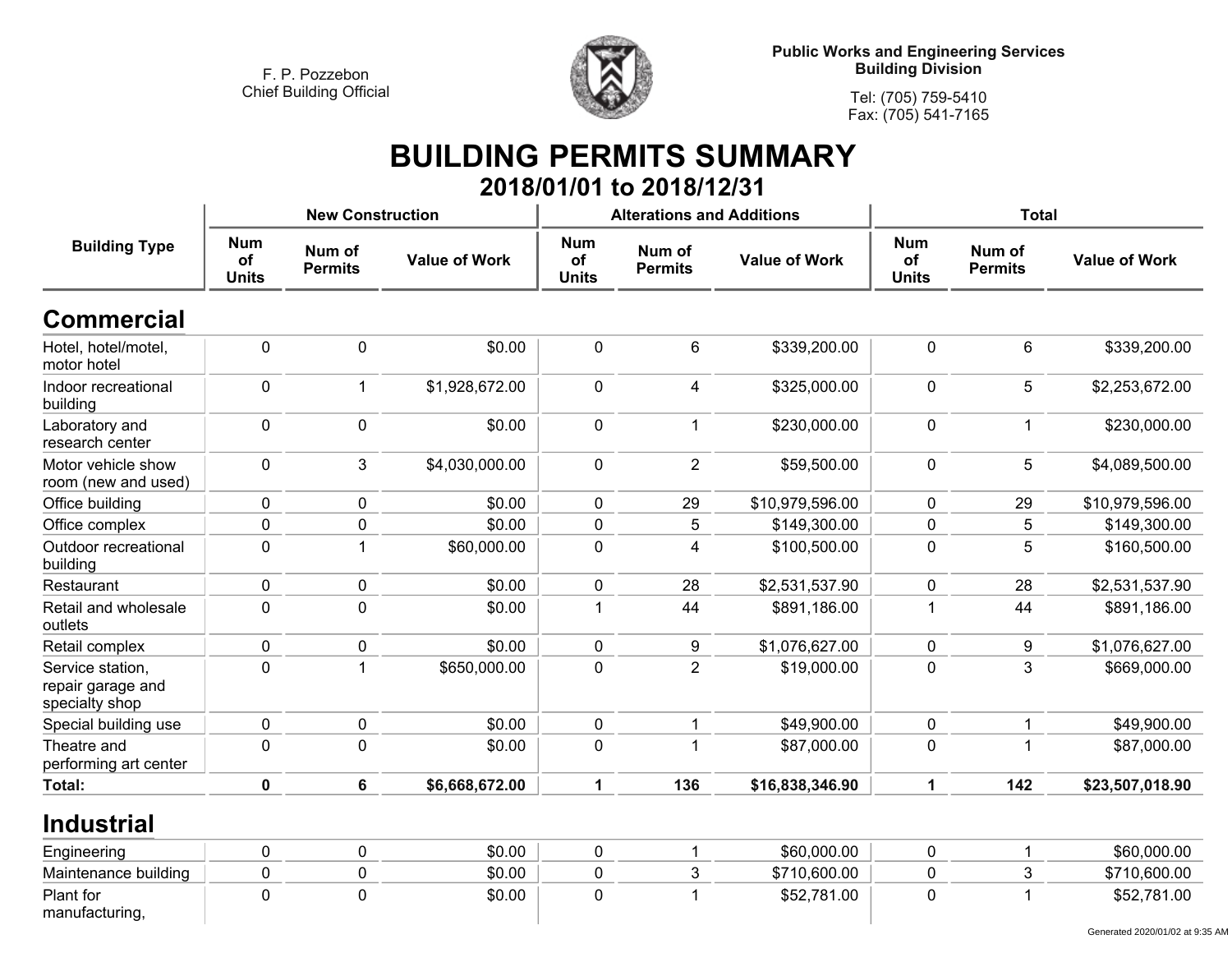| processing and<br>assembling |  |              |    |                |    |                |
|------------------------------|--|--------------|----|----------------|----|----------------|
| Primary industry<br>building |  | \$0.00       |    | \$70,500.00    |    | \$70,500.00    |
| Storage building             |  | \$0.00       | 13 | \$1,560,535.00 | 13 | \$1,560,535.00 |
| Transportation<br>terminal   |  | \$0.00       |    | \$880,000.00   |    | \$880,000.00   |
| Utility building             |  | \$350,000.00 |    | \$45,000.00    |    | \$395,000.00   |
| Total:                       |  | \$350,000.00 | 23 | \$3,379,416.00 | 24 | \$3,729,416.00 |

## **Institutional and Governmental**

| Clinic, health unit                                         | $\pmb{0}$   | 0              | \$0.00          | $\mathbf 0$ | $\overline{2}$ | \$800,000.00    | 0           | $\overline{2}$ | \$800,000.00    |
|-------------------------------------------------------------|-------------|----------------|-----------------|-------------|----------------|-----------------|-------------|----------------|-----------------|
| Day care, nursing<br>home, rest home,<br>home for the bl    | $\pmb{0}$   | $\mathbf 0$    | \$0.00          | $\pmb{0}$   | 15             | \$1,415,821.00  | 0           | 15             | \$1,415,821.00  |
| Elementary school,<br>kindergarten                          | $\pmb{0}$   | $\mathbf 0$    | \$0.00          | $\mathbf 0$ | 15             | \$2,724,349.00  | 0           | 15             | \$2,724,349.00  |
| Government<br>legislative and<br>administration<br>building | $\mathbf 0$ | $\mathbf 0$    | \$0.00          | $\mathbf 0$ | $\overline{2}$ | \$81,264.54     | 0           | $\overline{2}$ | \$81,264.54     |
| Hospital                                                    | $\pmb{0}$   | $\mathbf 0$    | \$0.00          | $\mathbf 0$ |                | \$1,500,000.00  | 0           |                | \$1,500,000.00  |
| Library, museum, art<br>gallery, aquarium,<br>botanical     | $\mathbf 0$ | $\overline{2}$ | \$12,300,000.00 | $\mathbf 0$ | 3              | \$1,297,069.00  | 0           | 5              | \$13,597,069.00 |
| Other government<br>building                                | $\mathbf 0$ | $\mathbf 0$    | \$0.00          | $\mathbf 0$ | $\overline{2}$ | \$304,000.00    | 0           | $\overline{2}$ | \$304,000.00    |
| Post-secondary<br>institution                               | $\pmb{0}$   | $\mathbf 0$    | \$0.00          | $\mathbf 0$ | $\overline{2}$ | \$1,810,000.00  | 0           | $\overline{2}$ | \$1,810,000.00  |
| Religious building                                          | $\pmb{0}$   | $\pmb{0}$      | \$0.00          | $\mathbf 0$ | $\overline{7}$ | \$120,700.00    | 0           | 7              | \$120,700.00    |
| Secondary school,<br>high school, junior<br>high school     | $\pmb{0}$   | $\mathbf 0$    | \$0.00          | $\mathbf 0$ | 6              | \$5,661,000.00  | 0           | 6              | \$5,661,000.00  |
| Total:                                                      | $\pmb{0}$   | $\mathbf{2}$   | \$12,300,000.00 | $\mathbf 0$ | 55             | \$15,714,203.54 | $\mathbf 0$ | 57             | \$28,014,203.54 |
| <b>Residential</b>                                          |             |                |                 |             |                |                 |             |                |                 |
| Apartment                                                   | 8           | $\overline{2}$ | \$600,000.00    | 31          | 48             | \$8,917,345.87  | 39          | 50             | \$9,517,345.87  |
|                                                             |             |                |                 |             |                |                 |             |                |                 |

| Apartment                                                |  | \$600,000.00   | 31 | 48 | \$8,917,345.87 | -39 | 50 | \$9,517,345.87 |
|----------------------------------------------------------|--|----------------|----|----|----------------|-----|----|----------------|
| Apartment -<br>Condominium                               |  | \$0.00         |    | b. | \$203,600.00   |     |    | \$203,600.00   |
| Row House                                                |  | \$1,400,000.00 | -2 | 31 | \$220,837.00   |     | 33 | \$1,620,837.00 |
| Semi-Detached or<br>Double (side by side)<br>- Condomini |  | \$900,000.00   |    |    | \$0.00         |     |    | \$900,000.00   |
| Semi-Detached or<br>Double (side by                      |  | \$0.00         |    |    | \$44,290.00    |     |    | \$44,290.00    |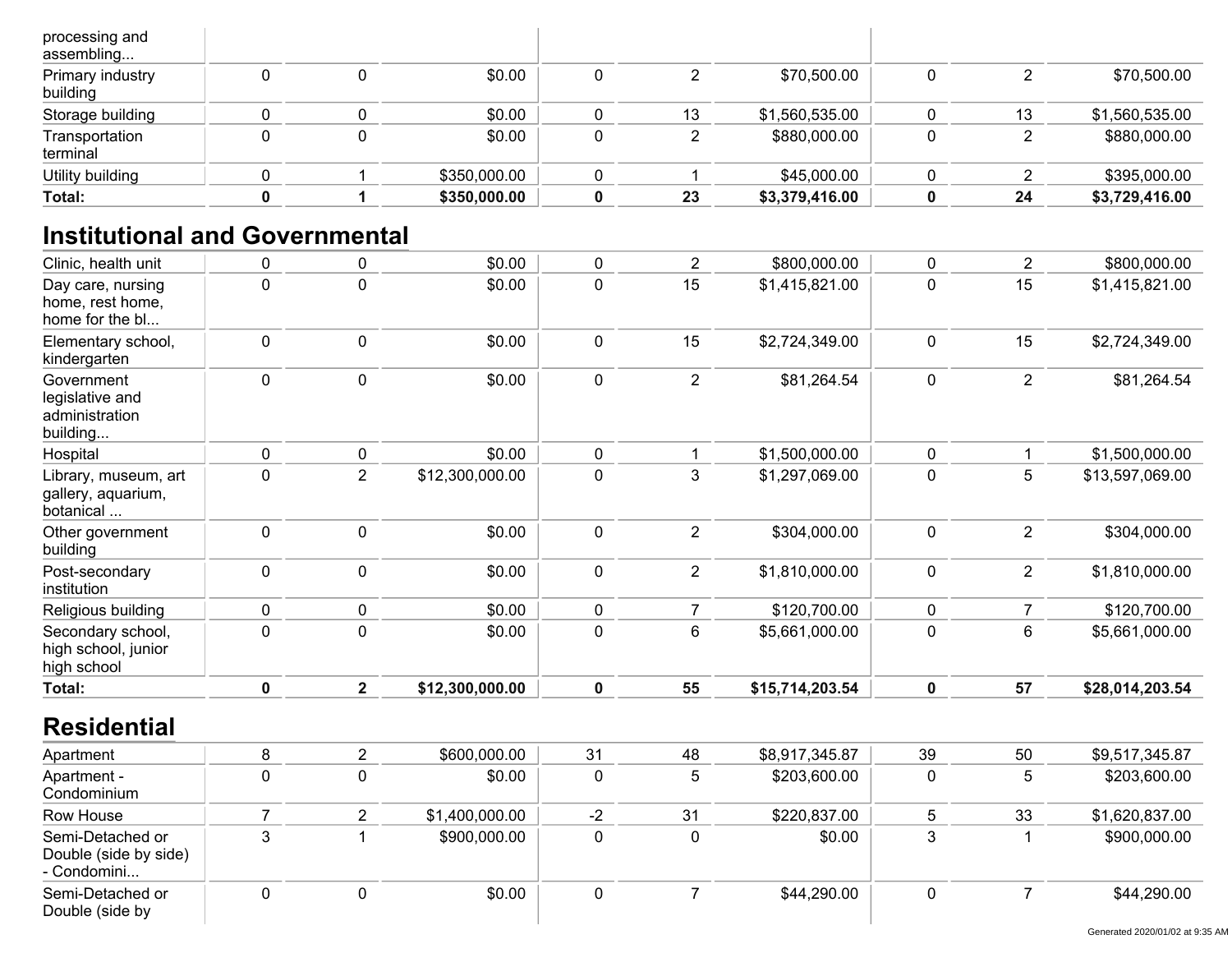| side), single-att   |    |    |                 |    |      |                 |    |      |                 |
|---------------------|----|----|-----------------|----|------|-----------------|----|------|-----------------|
| Single House        | 30 | 30 | \$11,507,000.00 |    | 1204 | \$14,762,366.00 | 32 | 1234 | \$26,269,366.00 |
| Total:              | 48 | 35 | \$14,407,000.00 | 31 | 1295 | \$24,148,438.87 | 79 | 1330 | \$38,555,438.87 |
| <b>Grand Total:</b> | 48 | 44 | \$33,725,672.00 | 32 | 1509 | \$60,080,405.31 | 80 | 1553 | \$93,806,077.31 |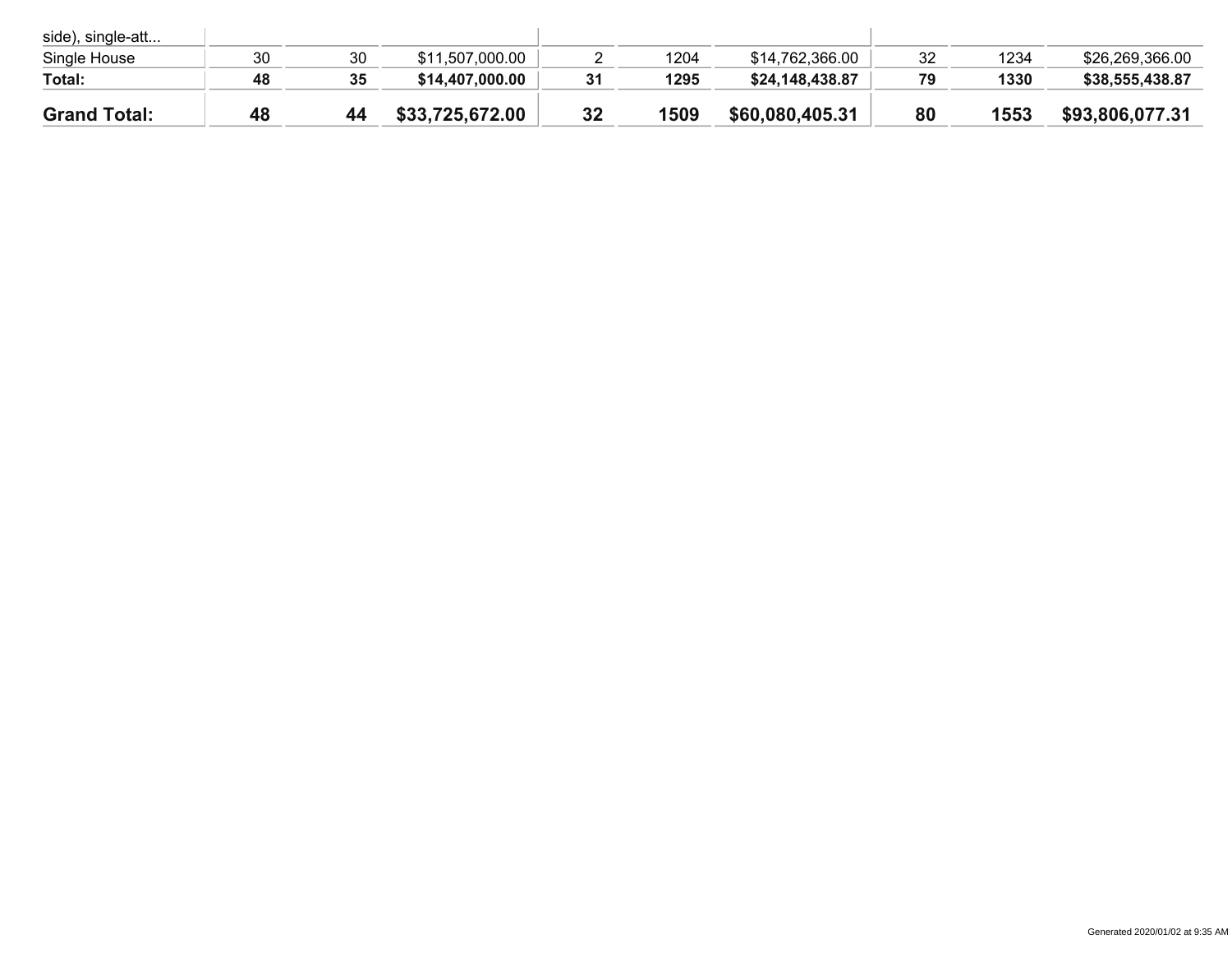

**Tel: (705) 759-5410Fax: (705) 541-7165**

#### **DEMOLITION PERMITS SUMMARY 2018/01/01 to 2018/12/31**

| <b>Building Type</b>                                    |                        | <b>New Construction</b>  |                         |                        | <b>Alterations and Additions</b> |                      |                        | <b>Total</b>             |                      |
|---------------------------------------------------------|------------------------|--------------------------|-------------------------|------------------------|----------------------------------|----------------------|------------------------|--------------------------|----------------------|
|                                                         | Num of<br><b>Units</b> | Num of<br><b>Permits</b> | Value of<br><b>Work</b> | Num of<br><b>Units</b> | Num of<br><b>Permits</b>         | <b>Value of Work</b> | Num of<br><b>Units</b> | Num of<br><b>Permits</b> | <b>Value of Work</b> |
| <b>Commercial</b>                                       |                        |                          |                         |                        |                                  |                      |                        |                          |                      |
| Office building                                         | 0                      | 0                        | \$0.00                  | 0                      |                                  | \$1,000.00           | 0                      |                          | \$1,000.00           |
| Office complex                                          | 0                      | $\mathbf 0$              | \$0.00                  | 0                      |                                  | \$1,000.00           | 0                      |                          | \$1,000.00           |
| Restaurant                                              | 0                      | 0                        | \$0.00                  | 0                      | $\overline{2}$                   | \$100,000.00         | 0                      | $\overline{2}$           | \$100,000.00         |
| Retail and wholesale<br>outlets                         | 0                      | 0                        | \$0.00                  | 0                      | $\overline{2}$                   | \$402,000.00         | 0                      | $\overline{2}$           | \$402,000.00         |
| Service station, repair<br>garage and specialty<br>shop | 0                      | 0                        | \$0.00                  | 0                      | $\overline{2}$                   | \$60,000.00          | 0                      | $\overline{2}$           | \$60,000.00          |
| Total:                                                  | $\mathbf 0$            | $\mathbf 0$              | \$0.00                  | $\mathbf 0$            | 8                                | \$564,000.00         | $\mathbf 0$            | 8                        | \$564,000.00         |
| <b>Institutional and Governmental</b>                   |                        |                          |                         |                        |                                  |                      |                        |                          |                      |
| Elementary school,<br>kindergarten                      | 0                      | 0                        | \$0.00                  | 0                      | $\mathbf{3}$                     | \$23,000.00          | 0                      | 3                        | \$23,000.00          |
| Total:                                                  | 0                      | $\mathbf 0$              | \$0.00                  | 0                      | $\mathbf{3}$                     | \$23,000.00          | $\mathbf 0$            | $\mathbf{3}$             | \$23,000.00          |
| <b>Residential</b>                                      |                        |                          |                         |                        |                                  |                      |                        |                          |                      |
| Apartment                                               | 0                      | $\mathbf 0$              | \$0.00                  | 0                      | $\overline{2}$                   | \$12,500.00          | 0                      | $\overline{\mathbf{c}}$  | \$12,500.00          |
| Single House                                            | 0                      | 0                        | \$0.00                  | $-15$                  | 60                               | \$275,690.90         | $-15$                  | 60                       | \$275,690.90         |
| Total:                                                  | $\pmb{0}$              | 0                        | \$0.00                  | $-15$                  | 62                               | \$288,190.90         | $-15$                  | 62                       | \$288,190.90         |
| <b>Grand Total:</b>                                     | 0                      | $\bf{0}$                 | \$0.00                  | $-15$                  | 73                               | \$875,190.90         | $-15$                  | 73                       | \$875,190.90         |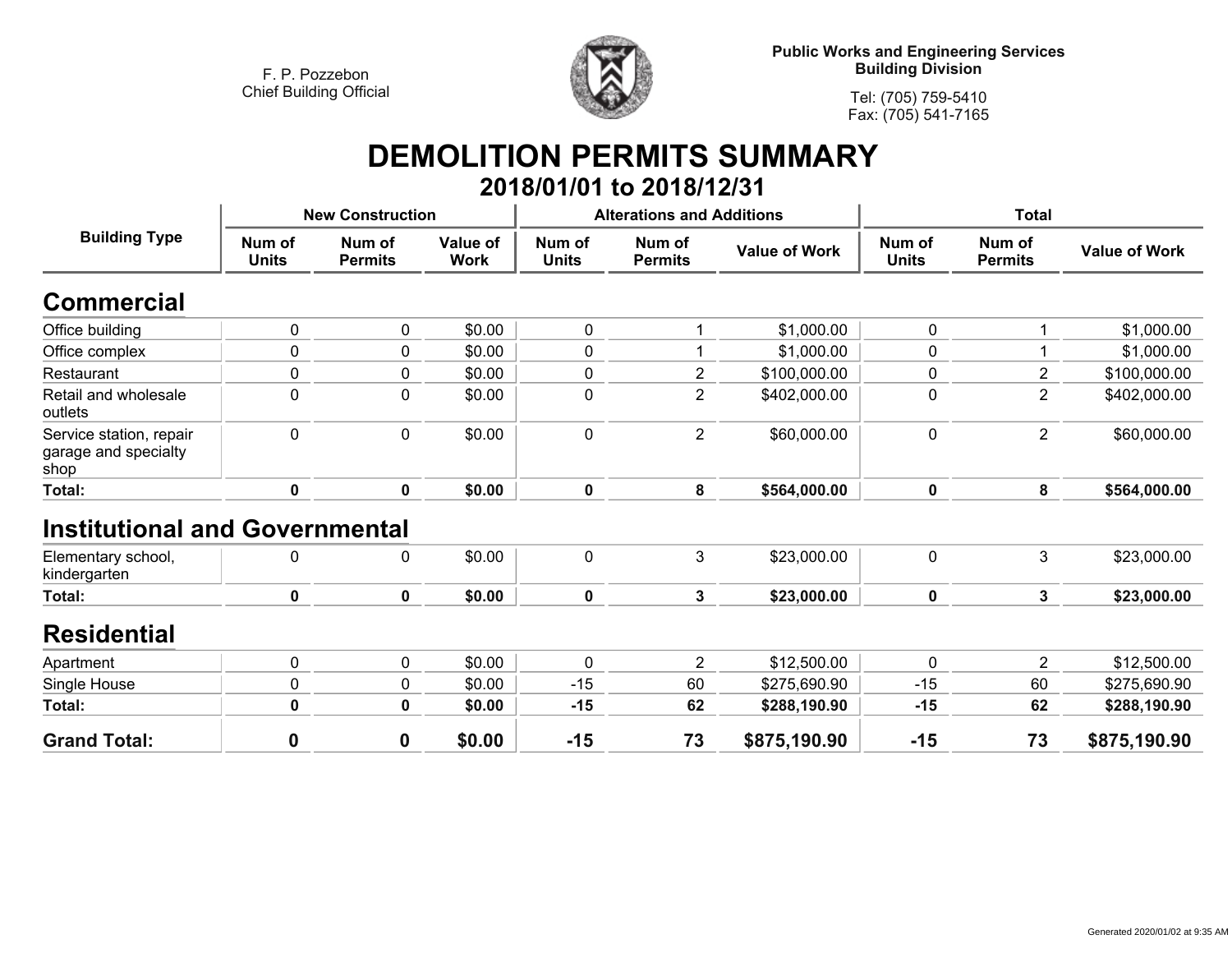**<sup>0</sup>**



**Public Works and Engineering Services Building Division**

> **Tel: (705) 759-5410Fax: (705) 541-7165**

#### **SIGN PERMITS SUMMARY 2018/01/01 to 2018/12/31**

|                                                      |                        | <b>New Construction</b>  |                         |                        | <b>Alterations and Additions</b> |                      |                        |                          |                      |
|------------------------------------------------------|------------------------|--------------------------|-------------------------|------------------------|----------------------------------|----------------------|------------------------|--------------------------|----------------------|
| <b>Building Type</b>                                 | Num of<br><b>Units</b> | Num of<br><b>Permits</b> | Value of<br><b>Work</b> | Num of<br><b>Units</b> | Num of<br><b>Permits</b>         | <b>Value of Work</b> | Num of<br><b>Units</b> | Num of<br><b>Permits</b> | <b>Value of Work</b> |
| <b>Commercial</b>                                    |                        |                          |                         |                        |                                  |                      |                        |                          |                      |
| Indoor recreational<br>building                      | $\pmb{0}$              | $\pmb{0}$                | \$0.00                  | 0                      | 3                                | \$50,400.00          | $\mathbf 0$            | 3                        | \$50,400.00          |
| Motor vehicle show room<br>(new and used)            | $\mathbf 0$            | 0                        | \$0.00                  | 0                      | 1                                | \$200.00             | $\mathbf 0$            | 1                        | \$200.00             |
| Office building                                      | $\mathbf 0$            | $\pmb{0}$                | \$0.00                  | 0                      | 4                                | \$5,900.00           | $\mathbf 0$            | 4                        | \$5,900.00           |
| Other accommodation                                  | $\mathbf 0$            | $\pmb{0}$                | \$0.00                  | 0                      |                                  | \$200.00             | 0                      |                          | \$200.00             |
| Outdoor recreational<br>building                     | $\mathbf 0$            | $\mathbf 0$              | \$0.00                  | 0                      |                                  | \$200.00             | $\mathbf 0$            |                          | \$200.00             |
| Restaurant                                           | 0                      | 0                        | \$0.00                  | 0                      | 25                               | \$85,900.00          | 0                      | 25                       | \$85,900.00          |
| Retail and wholesale<br>outlets                      | $\mathbf 0$            | $\mathbf 0$              | \$0.00                  | 0                      | 75                               | \$110,693.00         | $\mathbf 0$            | 75                       | \$110,693.00         |
| Retail complex                                       | $\mathbf 0$            | $\pmb{0}$                | \$0.00                  | 0                      | 6                                | \$1,200.00           | $\mathbf 0$            | 6                        | \$1,200.00           |
| Service station, repair<br>garage and specialty shop | $\mathbf 0$            | $\pmb{0}$                | \$0.00                  | 0                      | 3                                | \$18,900.00          | 0                      | 3                        | \$18,900.00          |
| <b>Total:</b>                                        | $\mathbf 0$            | $\mathbf 0$              | \$0.00                  | $\mathbf 0$            | 119                              | \$273,593.00         | $\mathbf 0$            | 119                      | \$273,593.00         |
| <b>Industrial</b>                                    |                        |                          |                         |                        |                                  |                      |                        |                          |                      |
| Storage building                                     | $\mathbf 0$            | 0                        | \$0.00                  | 0                      | 1                                | \$0.00               | $\mathbf 0$            |                          | \$0.00               |
| Utility building                                     | $\mathbf 0$            | 0                        | \$0.00                  | 0                      |                                  | \$200.00             | 0                      |                          | \$200.00             |
| <b>Total:</b>                                        | $\mathbf 0$            | $\mathbf 0$              | \$0.00                  | 0                      | $\overline{2}$                   | \$200.00             | 0                      | $\overline{\mathbf{2}}$  | \$200.00             |
| <b>Institutional and Governmental</b>                |                        |                          |                         |                        |                                  |                      |                        |                          |                      |
| Elementary school,<br>kindergarten                   | $\mathbf 0$            | 0                        | \$0.00                  | 0                      | 1                                | \$20,000.00          | $\pmb{0}$              | 1                        | \$20,000.00          |
| Religious building                                   | $\mathbf 0$            | $\pmb{0}$                | \$0.00                  | 0                      | 1                                | \$31,000.00          | $\mathbf 0$            |                          | \$31,000.00          |
| Secondary school, high<br>school, junior high school | $\pmb{0}$              | $\pmb{0}$                | \$0.00                  | 0                      |                                  | \$200.00             | $\mathbf 0$            |                          | \$200.00             |
| Total:                                               | $\mathbf 0$            | $\mathbf 0$              | \$0.00                  | 0                      | 3                                | \$51,200.00          | 0                      | 3                        | \$51,200.00          |

**<sup>0</sup> \$0.00 <sup>0</sup> <sup>3</sup> \$51,200.00 <sup>0</sup> <sup>3</sup> \$51,200.00**